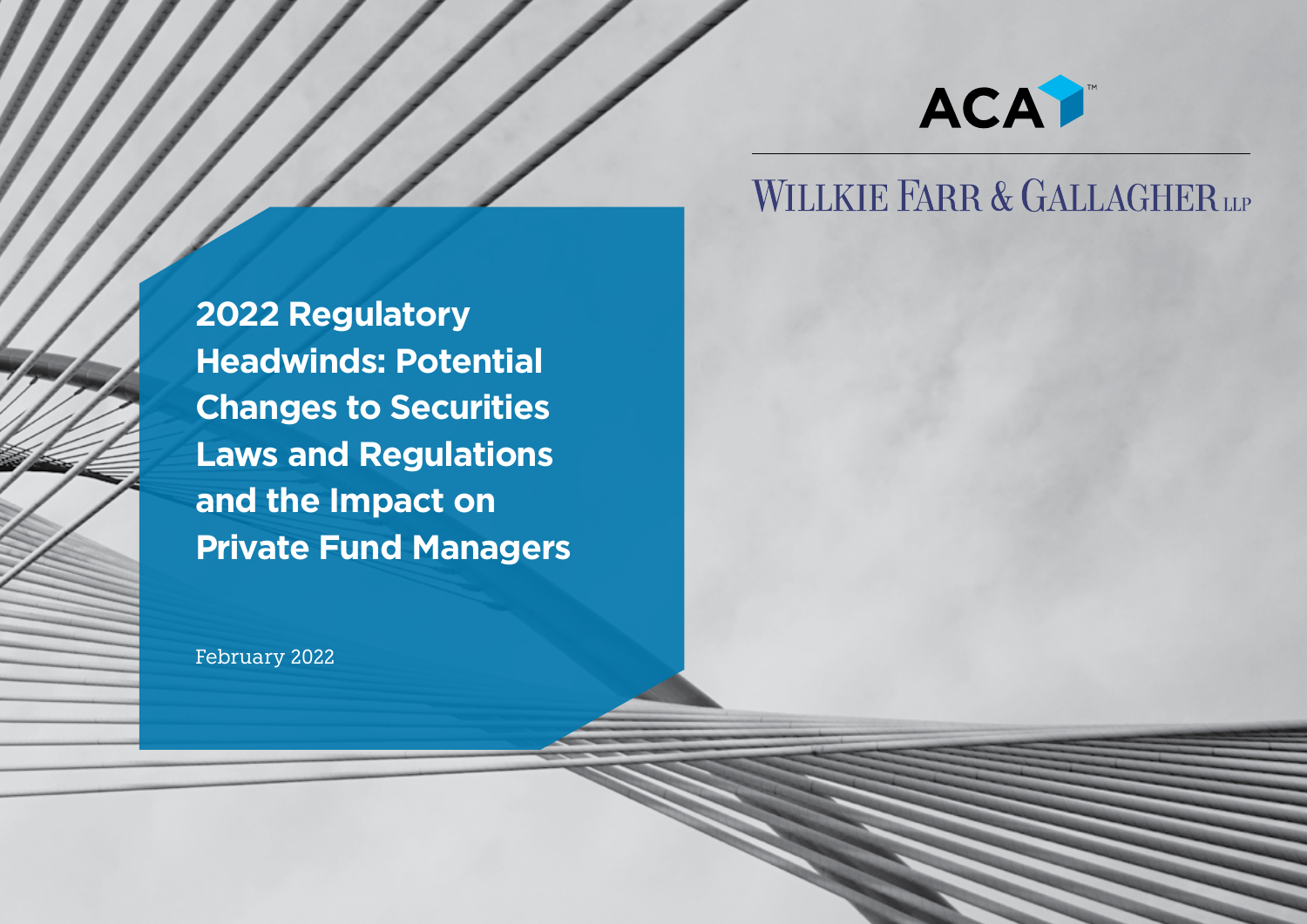## **Introduction**

The U.S. Securities and Exchange Commission's (SEC) **[updated fall 2021](https://www.reginfo.gov/public/do/eAgendaMain?operation=OPERATION_GET_AGENCY_RULE_LIST¤tPub=true&agencyCode&showStage=active&agencyCd=3235)  [rulemaking agenda](https://www.reginfo.gov/public/do/eAgendaMain?operation=OPERATION_GET_AGENCY_RULE_LIST¤tPub=true&agencyCode&showStage=active&agencyCd=3235)** (Fall 2021 Agenda) reflects a clear shift in focus and prioritization. Recent commentary from SEC Chair Gary Gensler indicated that the agency will push forward with an aggressive rulemaking agenda in 2022. Chair Gensler has also suggested that the SEC will have an active examination and enforcement program. "We will continue to pursue misconduct wherever we find it. That will include the hard cases, the novel cases and, yes, the high-impact cases – whether in special purpose acquisition companies, cyber, crypto or private funds; whether accounting fraud, insider trading, or recordkeeping violations,"1 Gensler said at the Securities Enforcement Forum in November 2021.

As we move into 2022, several of the proposed rulemakings merit special attention for private fund managers. In this white paper, we discuss:

- » Environmental, Social, and Governance (ESG) Rulemaking for Public Companies, Investment Advisers, and Investment Funds
- » Expanded Reporting Requirements for Investment Advisers
- » Enhanced Regulation of Private Funds
- » Implementation of the Investment Adviser Marketing Rule
- » Regulation of Digital Assets
- » Increased Regulation of Special Purpose Acquisition Companies (SPACs)



1 Chair Gary Gensler, Prepared Remarks at the Securities Enforcement Forum, (Nov. 4, 2021), available at **<https://www.sec.gov/news/speech/gensler-securities-enforcement-forum-20211104>**.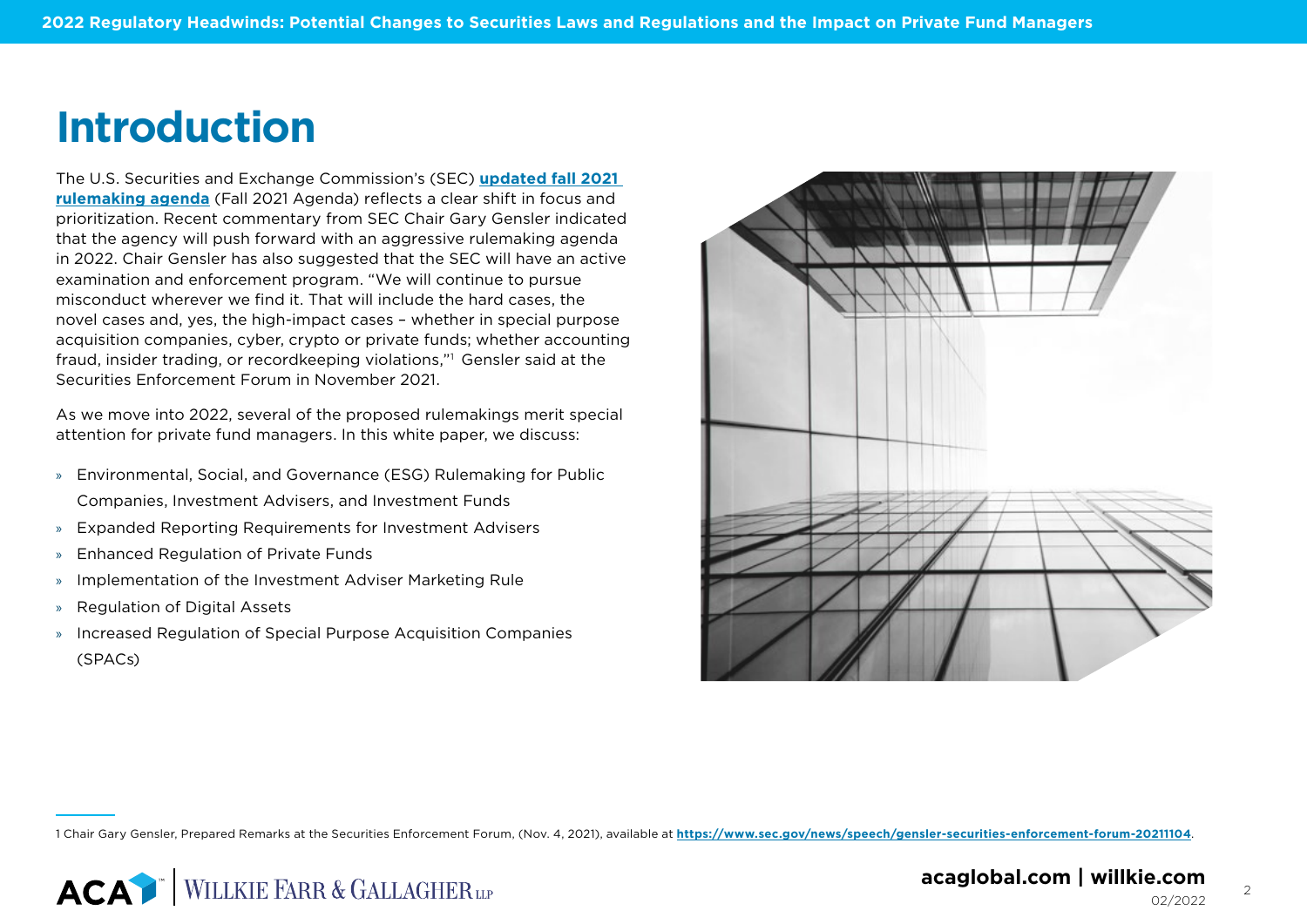## **ESG Rules for Public Companies, Investment Advisers, and Investment Funds**

Since the start of the Biden Administration, the SEC has focused on promoting disclosures to provide investors with more information about how companies will both impact and be impacted by climate change. Environmental, social, and governance (ESG) issues are not just a focus for the SEC, they are a priority of the Biden administration as a whole (particularly with respect to climate policy). That emphasis increases the likelihood that the SEC will adopt final rules, the effects of SEC rulemaking will be significant, and rulemaking from other agencies will intersect with SEC rulemaking.<sup>2</sup> In an early step to address ESG issues, the SEC created an ESG task force within the Division of Enforcement in March 2021 to identify and address ESG-related misconduct by investment advisers, investment companies, and public companies.

The SEC has not yet proposed rules relating to ESG disclosure by public companies, however, Chair Gensler has indicated that agency proposed rulemaking on ESG disclosures is likely in early 2022. The SEC rules are expected to mandate some additional level of disclosure by public companies regarding the risks that a company faces from climate change and a company's impact on climate change (e.g., a company's greenhouse gas emissions). The SEC's effort to promote climate-related disclosures will increase corporate transparency into how different companies are contributing to and being affected by climate change, making environmental factors a greater consideration for corporate leadership and investors. The SEC is also considering disclosures related to human capital and board diversity at public companies. While the full scope of the expected new disclosure framework is not certain, the underlying goal is to provide investors (both asset managers and their clients) with more information and more consistent information regarding ESG to inform their investment decisions.3

<sup>2</sup> Another example of the Biden administration's focus on ESG can be seen in the Department of Labor's proposed rules regarding the extent to which ERISA fiduciaries can consider ESG factors in selecting investments and the obligations of ERISA fiduciaries with respect to voting proxies, including with respect to ESG issues. Private fund managers with ERISA clients or investors will need to consider the potential impact of the Department's rulemaking for asset managers to ERISA plans. Proposed Rule, Prudence and Loyalty in Selecting Plan Investments and Exercising Shareholder Rights (Oct. 14, 2021), available at **<https://www.govinfo.gov/content/pkg/FR-2021-10-14/pdf/2021-22263.pdf>**.

<sup>3</sup> A recent report by the International Organization of Securities Commissions (IOSCO), of which the SEC is a member, includes five ESG-related recommendations that regulators or policymakers should consider, including: setting expectations for asset managers regarding policies and procedures relating to material sustainability-related risks, product disclosures, supervision and enforcement, encouraging the development of common terminology, and financial and investor education. While the IOSCO recommendations are not binding on the SEC or other national regulators, they may provide some insight into the types of rules the SEC will consider. IOSCO final report "Recommendations on Sustainability-Related Practices, Policies, Procedures and Disclosure in Asset Management" (Nov. 2, 2021), available at **<https://www.iosco.org/library/pubdocs/pdf/IOSCOPD688.pdf>**.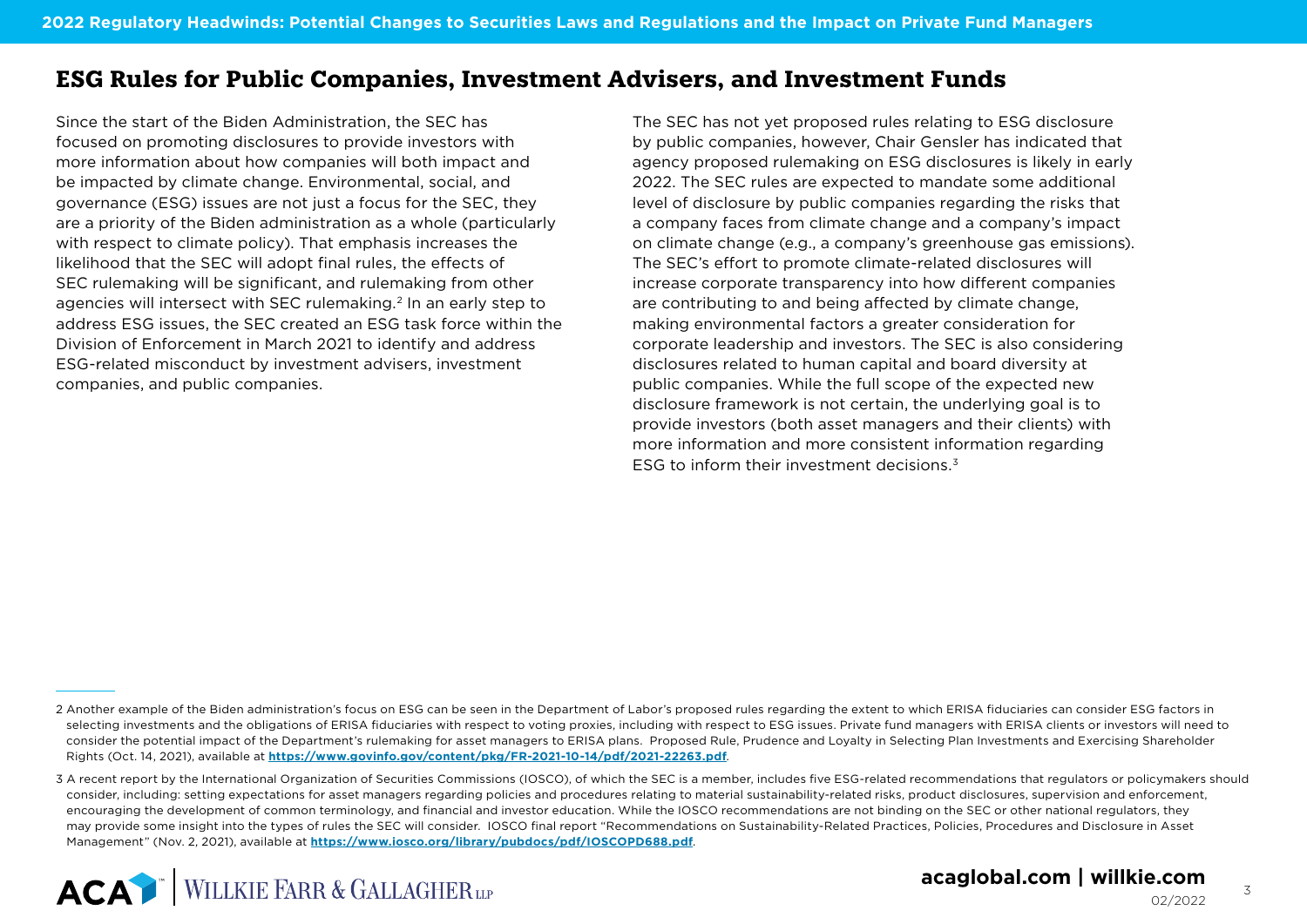In addition to increased public company disclosures, the SEC is scrutinizing how investment advisers and investment companies incorporate and disclose ESG factors that are part of their investment strategies. To date, SEC staff guidance has focused on well-known standards, primarily ensuring that disclosures to investors are consistent with firm practices and that firms are adequately documenting and can support ESG-related practices and claims.<sup>4</sup> While these expectations are well known, between the increasing demands from investors with respect to ESG policies of advisers and funds and the SEC's expected focus on increased transparency related to ESG issues, managers should consider whether their policies and procedures and disclosures to investors should be reviewed or revised. The increased SEC scrutiny also should be considered in the context of Chair Gensler expressing a desire for a more robust enforcement posture to protect investors from misleading information, including with respect to asset management products that are marketed using ESG terminology.

The expected SEC rulemakings for public companies and for the asset management industry are both likely to significantly affect asset managers and investment funds. The public company disclosure regime will determine whether asset managers have access to the type of ESGrelated information that the industry has called for to make informed investment decisions. Rules for investment advisers and investment companies will have direct effects on the compliance and investment programs for the industry, as well as affecting marketing materials and other disclosures asset managers make to investors.



4 The Division of Examinations' Review of ESG Investing, SEC Risk Alert (Apr. 9, 2021), available at **<https://www.sec.gov/files/esg-risk-alert.pdf>**.

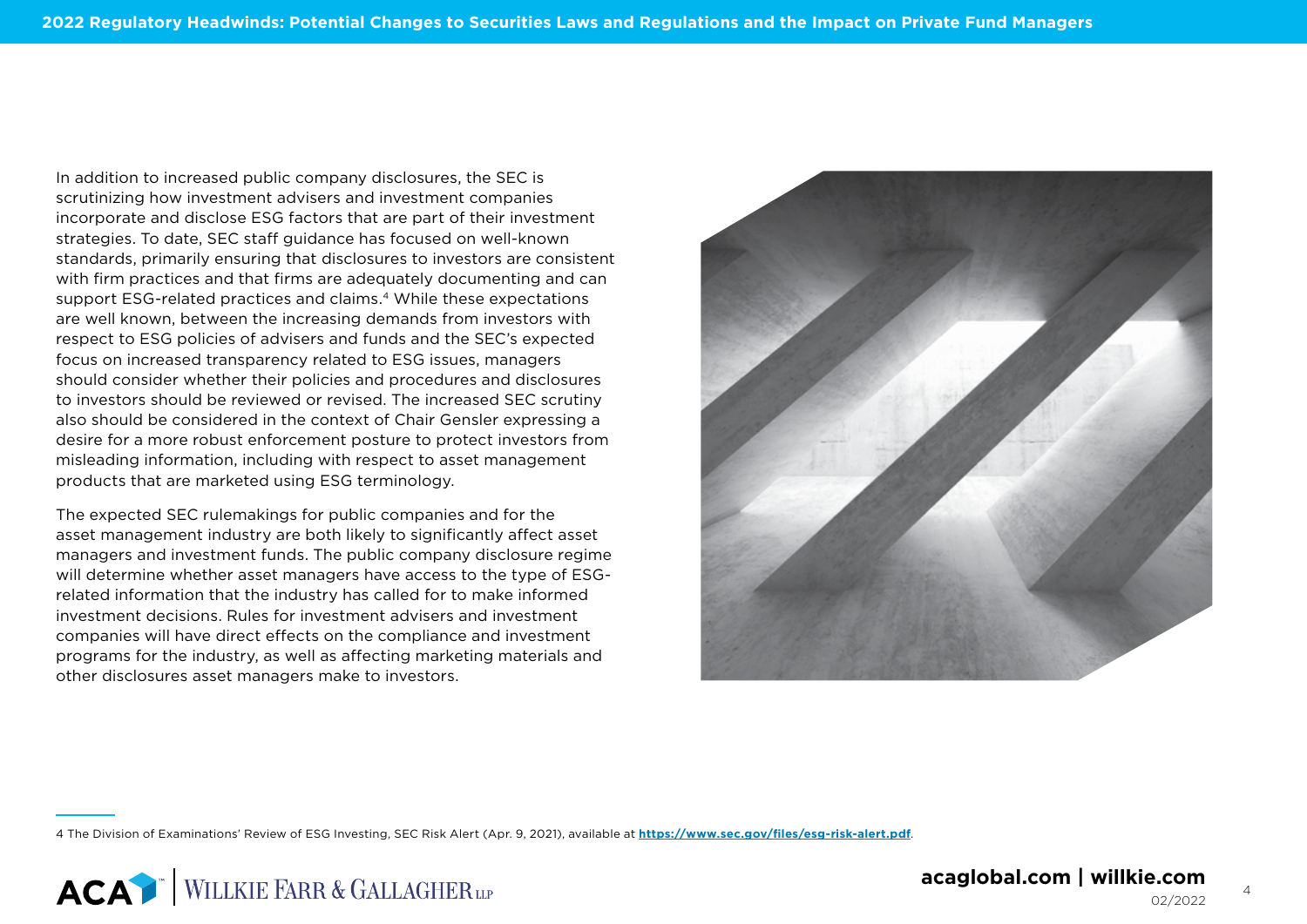## **Expanded Reporting Requirements for Investment Advisers**

#### **Securities-Based Swaps (SBS) Reporting**

On December 15, 2021 the **[SEC proposed a set of rules](https://www.sec.gov/rules/proposed/2021/34-93784.pdf)**: (i) intended to prevent fraud, manipulation, and deception in connection with securities-based swaps transactions, (ii) to require large security-based swap positions to be reported publicly, and (iii) intended to prevent undue influence over the Chief Compliance Officer (CCO) in connection with securitiesbased swaps reporting.5

As proposed, Rule 9j-1 prohibits fraudulent, deceptive, or manipulative conduct in connection with all transactions, and attempts to effect a transaction, in security-based swaps, including misconduct in connection with the exercise of any right or performance of any obligation under a security-based swap. The proposal, while similar in a number of respects to the SEC's proposed rules in 2010, expands certain aspects of the scope of the prior proposal, while also proposing two new safe harbors intended to address concerns raised by commenters in response to the 2010 proposal on the breadth of conduct that could be encompassed by the proposal.

Proposed new Rule 10B-1 creates an additional approach to increased reporting of securities-based-swaps. It requires that any security-based swap position, and other specified holdings in the referenced instrument and other related instruments, that exceed the threshold amount set by the rule to promptly file Schedule 10B, no later than the first business day following the day of execution of the security-based swap that results in the person or group exceeding the threshold.<sup>6</sup>

The SEC indicated that the publicly-available filings potentially facilitate risk management and inform pricing of security-based swaps.7 Private fund managers need to consider the extent to which the scope of and frequency of reporting that would be required under the proposed rules could also provide the market with notice when the firm is in the process of building a position to the detriment of the firm and its clients.

Finally, a security-based swap dealer and major security-based swap participant are required to have a CCO who is charged with ensuring compliance with federal laws applicable to securitybased swaps. The SEC has proposed Rule 15Fh-4(c) under the Securities Exchange Act of 1934 (Exchange Act) to protect the independence and objectivity of the CCO by preventing the personnel of the entity from taking actions to coerce, mislead, or otherwise interfere with the CCO in performing his or her duties as described in federal securities laws, rules, and regulations.

The proposed rules are likely to have significant consequences for a wide range of market participants, including investment advisers and private funds that trade security-based swaps. The implementation of these rules, if adopted as proposed, will require advisers to review and/or create policies and procedures to comply with the provisions and advisers will need to consider the effects of the proposed rules, particularly Rule 9j-1 and Rule 10B-1, on their trading strategies. The proposing release is open for comment for 45 days after publication in the Federal Register.

<sup>5</sup> A brief summary of the rules is set out in this paper. For a more comprehensive discussion of the proposed rules, see Willkie Farr & Gallagher LLP client alert, SEC Proposes Rules Related to Security-Based Swaps Requiring Public Reporting of Large Positions, Imposing Anti-Fraud and Anti-Manipulation Requirements and Prohibiting Actions to Exert Undue Influence over CCOs (January 12, 2022) (Securities-Based Swaps Alert), available at **<https://www.willkie.com/-/media/files/publications/2022/secproposesrulesrelatedtosecuritybasedswaps.pdf>**.

<sup>6</sup> These new requirements would be in addition to recently adopted SEC rules that will require transaction data to be reported to swap data repositories and, beginning in February 2022, requiring swap data repositories to provide public disclosure regarding those transactions.

<sup>7</sup> See Willkie Farr & Gallagher LLP Security-Based Swaps client alert noted in footnote 5 for a discussion of the events related to the collapse of Archegos Capital Management in 2021, which appears to have motivated the proposed rules.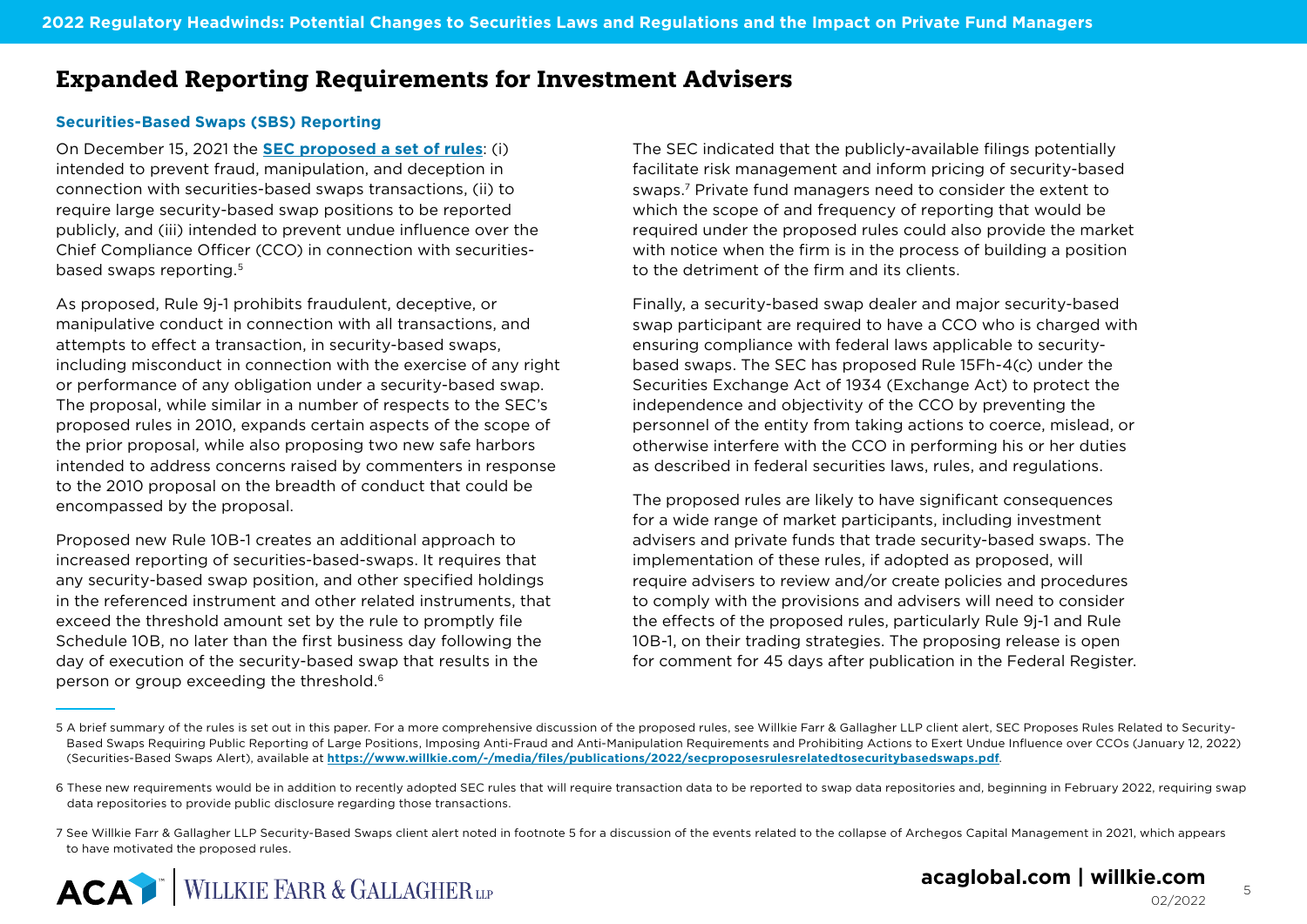#### **Amendments to Form 13D, Form ADV, Form PF, Form 13F**

In addition to increased transparency related to security-based swaps, the SEC has proposed amendments to rules under Sections 13(d) and (g) of the Exchange Act. The proposed rules shorten the initial reporting window for Form 13D from ten days to five days and require material changes to be reported within one business day.8 The proposed rules shorten the reporting window for Form 13G filers as well. Initial and amending reports currently required to be reported within 45 days of calendar-year end must be reported within five business days of the end of the month. Form 13G filings currently due ten days after month-end must be reported within five days of a threshold being exceeded, and amendments that are currently required to be filed promptly must be filed within one business day. Consistent with Chair Gensler's prior comments with respect to the reporting window in Section 13(d) and Rule 13d-1, $9$  a significant basis for the proposed rules is the speed of markets and the technological capability of companies to file Form 13D. The proposed rules appear to reflect the SEC striking a different balance between the need for public reporting with the competing policy objective to permit investors a reasonable period of time to implement their investment decisions before providing notice to the market<sup>10</sup>

In addition to shortening the reporting windows, the proposed rules address issues related to the formation of a group for purposes of Sections 13(d) and (g). Rule 13d-5 is amended to avoid an interpretation that two or more persons must have an express or implied agreement to be deemed a group. Amended Rule 13d-6 provides, among other things, that two or more persons will not be deemed to be acting as a group for purposes of Section 13(d) or (g) solely because of their concerted actions with respect to an issuer's equity securities, including engagement with one another or the issuer or acquiring, holding, voting or disposing of the issuer's equity securities; provided, that:

1. Communications among or between such persons are not undertaken with the purpose or the effect of changing or influencing control of the issuer, and are not made in connection with or as a participant in any transaction having such purpose or effect, including any transaction subject to rule 13d-3(b); and

2. Such persons, when taking such concerted actions, are not directly or indirectly obligated to take such actions.

On January 26, 2022, the SEC proposed rules to amend Form PF,<sup>11</sup> which would increase significantly the reporting obligations of private fund advisers, including new obligations for:

- 1. large hedge fund advisers,
- 2. private equity fund advisers,
- 3. large private equity advisers, and
- 4. large liquidity fund advisers.

<sup>8</sup> Modernization of Beneficial Ownership proposed rules, available at **https://www.sec.gov/rules/proposed/2022/33-11030.pdf**.

<sup>9</sup> Chair Gary Gensler, Prepared Remarks at London City Week (London City Speech) (June 23, 2021), available at **<https://www.sec.gov/news/speech/gensler-speech-london-city-week-062321>[.](https://www.sec.gov/rules/proposed/2022/33-11030.pdf.)**

<sup>10</sup> It also is notable that, unlike Chair Gensler's prior comments, which did not specifically discuss changing the reporting schedule for filing Form 13G, the proposed rules significantly shorten the reporting window for those reports as well.

<sup>11</sup> The proposed rules are available at **<https://www.sec.gov/rules/proposed/2022/ia-5950.pdf>.** A brief summary of the proposed rules is set out in this paper. For a more comprehensive discussion of the proposed rules, see Willkie Farr & Gallagher LLP Client Alert, SEC Proposes Amendments to Form PF to Enhance Private Fund Reporting (February 1, 2022), available at **[https://www.willkie.](https://www.willkie.com/-/media/files/publications/2022/secproposesamendmentstoformpftoenhanceprivatefundr.pdf) [com/-/media/files/publications/2022/secproposesamendmentstoformpftoenhanceprivatefundr.pdf.](https://www.willkie.com/-/media/files/publications/2022/secproposesamendmentstoformpftoenhanceprivatefundr.pdf)**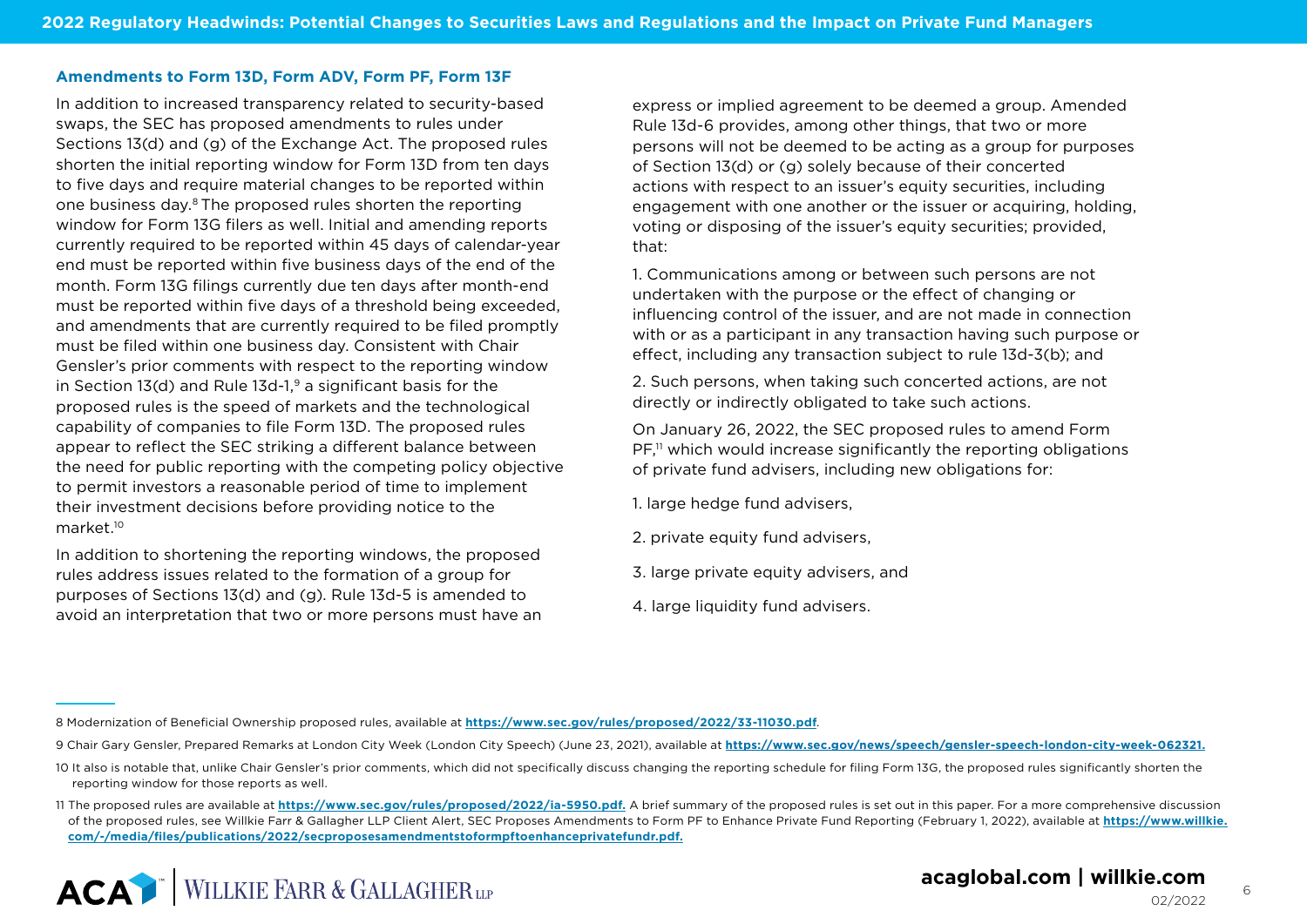The proposed rules create new current reporting requirements for large hedge fund advisers with at least \$1.5 billion in regulatory assets under management attributable to hedge funds as of the end of any month in the prior fiscal quarter applicable to hedge funds with a net asset value (NAV) of at least \$500 million (Qualifying Fund). The proposal requires large hedge fund advisers to report within one business day information regarding the following:

- 1. "extraordinary investment losses," meaning 20 percent or more of a Qualifying Fund's most recent NAV (defined to mean the NAV as of the data reporting date at the end of the Qualifying Fund's most recent reporting period) over a rolling 10 business day period;
- 2. margin increases of more than 20 percent of a Qualifying Fund's most recent NAV over a rolling 10 business day period; a Qualifying Fund's default or inability to meet a margin call; or a counterparty's failure to meet a margin call or make a required payment in an amount greater than 5 percent of a Qualifying Fund's NAV;
- 3. material changes to a Qualifying Fund's prime brokerage relationships, including material changes to a Qualifying Fund's ability to trade or a termination of the Qualifying Fund's prime brokerage relationship;
- 4. a decline in the value of more than 20 percent of a Qualifying Fund's unencumbered cash over a rolling 10 business day period;
- 5. a significant disruption or degradation (defined as a 20 percent disruption or degradation of normal capacity) of a Qualifying Fund's key operations (e.g., investment, trading, valuation, reporting, and risk management); and
- 6. cumulative requests for net redemptions exceeding 50 percent of a Qualifying Fund's most recent NAV.

The proposal also expands reporting requirements for private equity fund advisers. The proposal requires all private equity fund advisers to report within one business day information regarding:

- 1. execution of an adviser-led secondary transaction;
- 2. implementation of a general partner clawback or a limited partner clawback in excess of an aggregate amount equal to 10 percent of a fund's aggregate capital commitments; and
- 3. investors having voted to remove a fund's general partner, terminate a fund's investment period, or terminate a fund.

The proposal reduces the reporting threshold for large private equity advisers from \$2 billion to \$1.5 billion in regulatory assets under management attributable to private equity funds as of the last day of the most recent fiscal year. The proposed amendments expand the information that large private equity advisers have to report, to include:

- 1. investment strategies;
- 2. restructurings or recapitalizations of portfolio companies following a fund's investment period;
- 3. investments in different levels of a single portfolio company's capital structure by related funds;
- 4. fund-level borrowings;
- 5. whether the adviser or any related persons provide financing or extent credit to a fund's portfolio company;
- 6. floating rate borrowings of controlled portfolio companies and how many controlled portfolio companies a private equity fund owns; and
- 7. amended reporting of events of default, bridge financing to controlled portfolio companies, and geographic breakdown of investments.

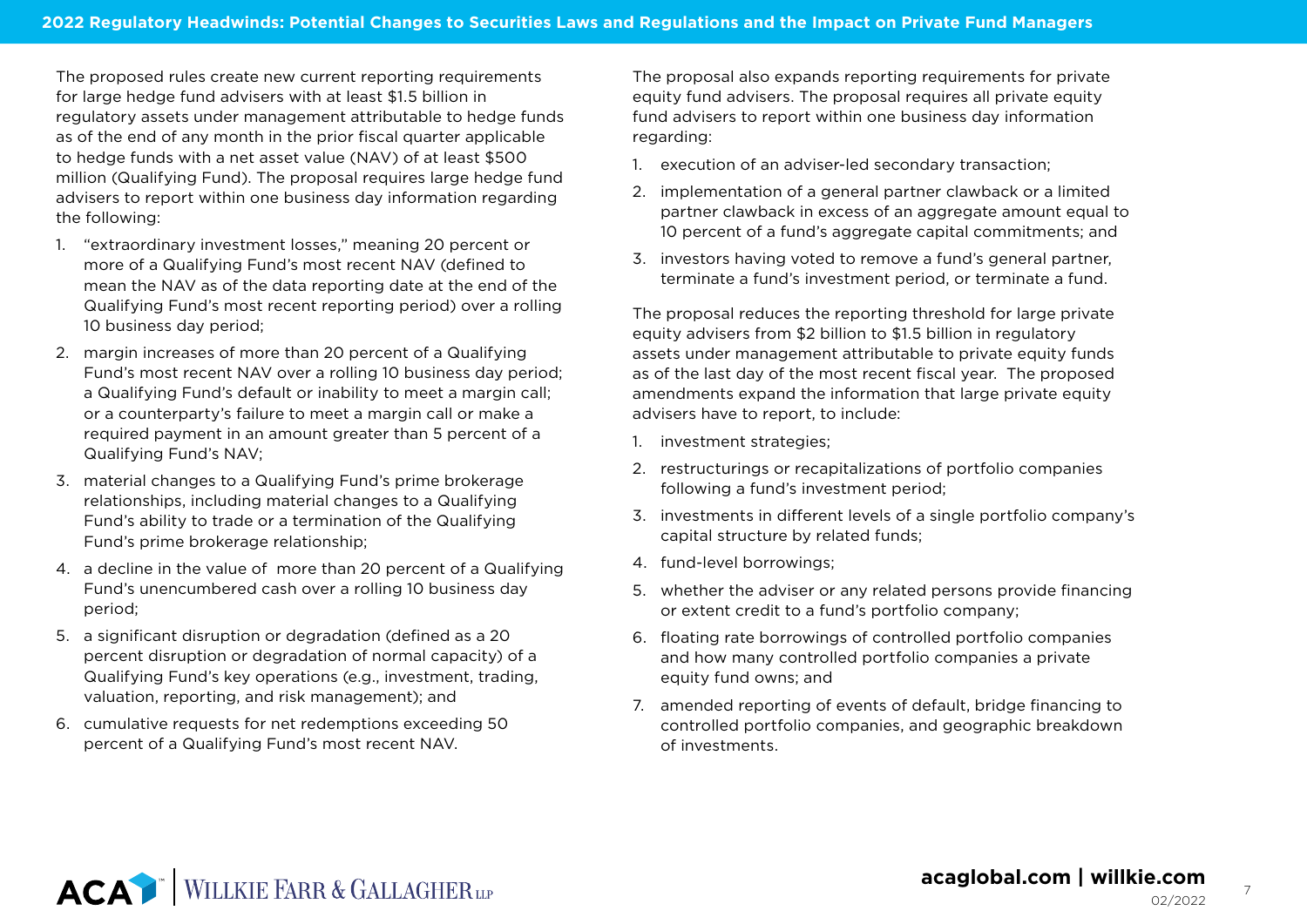Finally, the proposed rules require large liquidity fund advisers to report information that is substantially the same as information that money market funds would report on proposed Form N-MFP. Large liquidity fund advisers are defined as those with at least \$1 billion in combined regulatory assets under management attributable to liquidity funds and registered money market funds as of the end of any month in the prior fiscal quarter. The new reporting for these advisers includes:

- 1. operational information, such as whether the liquidity fund seeks to maintain a stable price per share;
- 2. assets and portfolio information;
- 3. financing information;
- 4. investor information;
- 5. information about a liquidity fund's disposition of portfolio securities; and
- 6. the liquidity fund's weighted average maturity and weighted average life.

The frequency and reporting window for Form 13F is also a target for reform. Chairwoman Waters' **[bill to amend Section](https://financialservices.house.gov/uploadedfiles/bills-117-4618-w000187-amdt-8.pdf)  [13\(f\) of the Exchange Act](https://financialservices.house.gov/uploadedfiles/bills-117-4618-w000187-amdt-8.pdf)** would shorten the frequency of Form 13F reporting from quarterly to monthly, with reports due not later than 10 business days after the end of each month.<sup>12</sup> In the absence of legislative action regarding the frequency of reporting, Section 13(f) would seemingly preclude the SEC from requiring reporting under that section for any period that is shorter than one quarter, though the current statute does not prohibit the SEC from shortening the current requirement in Rule 13f-1 to require for institutional investment managers to file Form 13F sooner than 45 days after the end of a calendar quarter.<sup>13</sup>

<sup>13</sup> In 2020, the SEC proposed amendments to Rule 13f-1, which would have significantly increased the dollar threshold for institutional investment managers required to file Form 13F, which would have significantly reduced the number of managers required to file Form 13F. With the change in administration, those proposed rules would not be part of any proposal from the current Commission to amend Form 13F reporting.



<sup>12</sup> H.R. 4618 also requires the SEC to study the standards and criteria used to determine how confidential treatment requests should be determined by the SEC.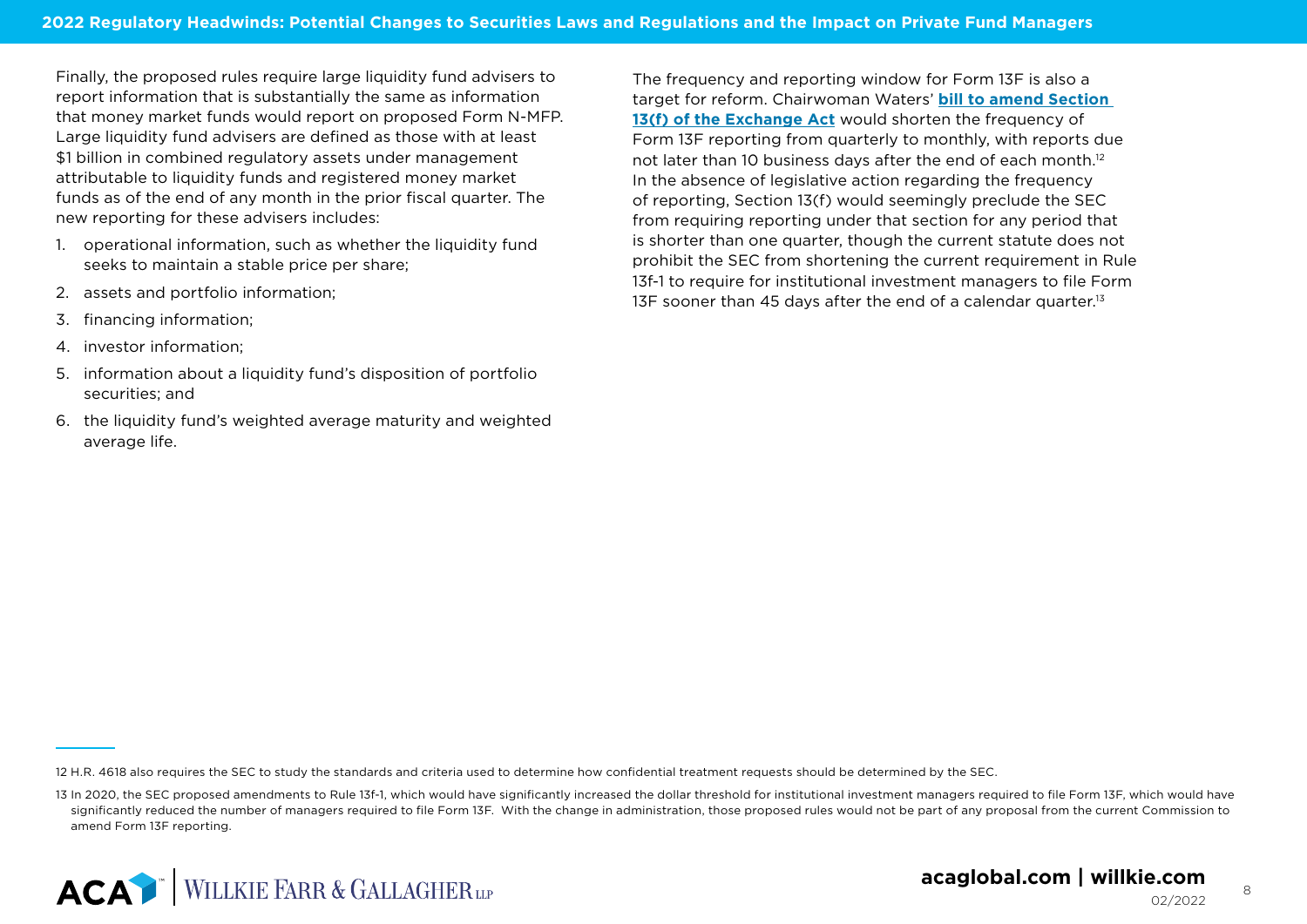#### **Short Sale Disclosures**

Requiring public disclosure of short positions has been a longstanding policy debate. Following the GameStop short squeeze, Congress and regulators are again considering rules that would require public reporting of short sale positions. The SEC has **[proposed rules](https://www.sec.gov/rules/proposed/2021/34-93613.pdf)** to require a person lending securities to report information regarding its securities lending transactions to a national securities association and would require the national securities association to make public certain information, including aggregate information regarding securities on loan and available to loan. FINRA has also **[proposed changes to Rule](https://www.finra.org/rules-guidance/notices/21-19)  [4560](https://www.finra.org/rules-guidance/notices/21-19)** that contemplate FINRA members providing additional data to the SRO regarding short interest and contemplate FINRA consolidating the publication of short interest data.In addition to those existing proposals, Chair Gensler has noted that, under Section 929X of the Dodd-Frank Wall Street Reform and Consumer Protection Act, the SEC is required to issue rules regarding aggregate public disclosure of short sales, and he said that he has directed SEC staff to prepare recommendations to implement short sale reporting.14 Chairwoman Waters has introduced legislation that would require the SEC to adopt rules to implement Section 929X.<sup>15</sup>

Much of the policy debate regarding short sale public disclosures has focused on whether rules should require aggregate reporting of short positions or whether they should require individual firms to report their positions, analogous to reporting requirements for long positions under Section 13(f) of the Exchange Act. Though Section 929X calls for the SEC to issue rules requiring public. aggregate disclosure of short positions, it is expected that the SEC will give strong consideration to requiring public disclosure of short sale positions by individual managers. New rules requiring managers to publicly disclose individual short positions could have significant negative consequences for firms, given the adverse impacts such disclosure requirements can have.

<sup>14</sup> *See* Chair Gary Gensler, Testimony Before the House Committee on Financial Services (May 6, 2021) **<https://www.sec.gov/news/testimony/gensler-testimony-20210505>** [\(May 6 Testimony\)](https://www.sec.gov/news/testimony/gensler-testimony-20210505 (May 6 Testimony)). 15 H.R. 4618, *supra* note 12.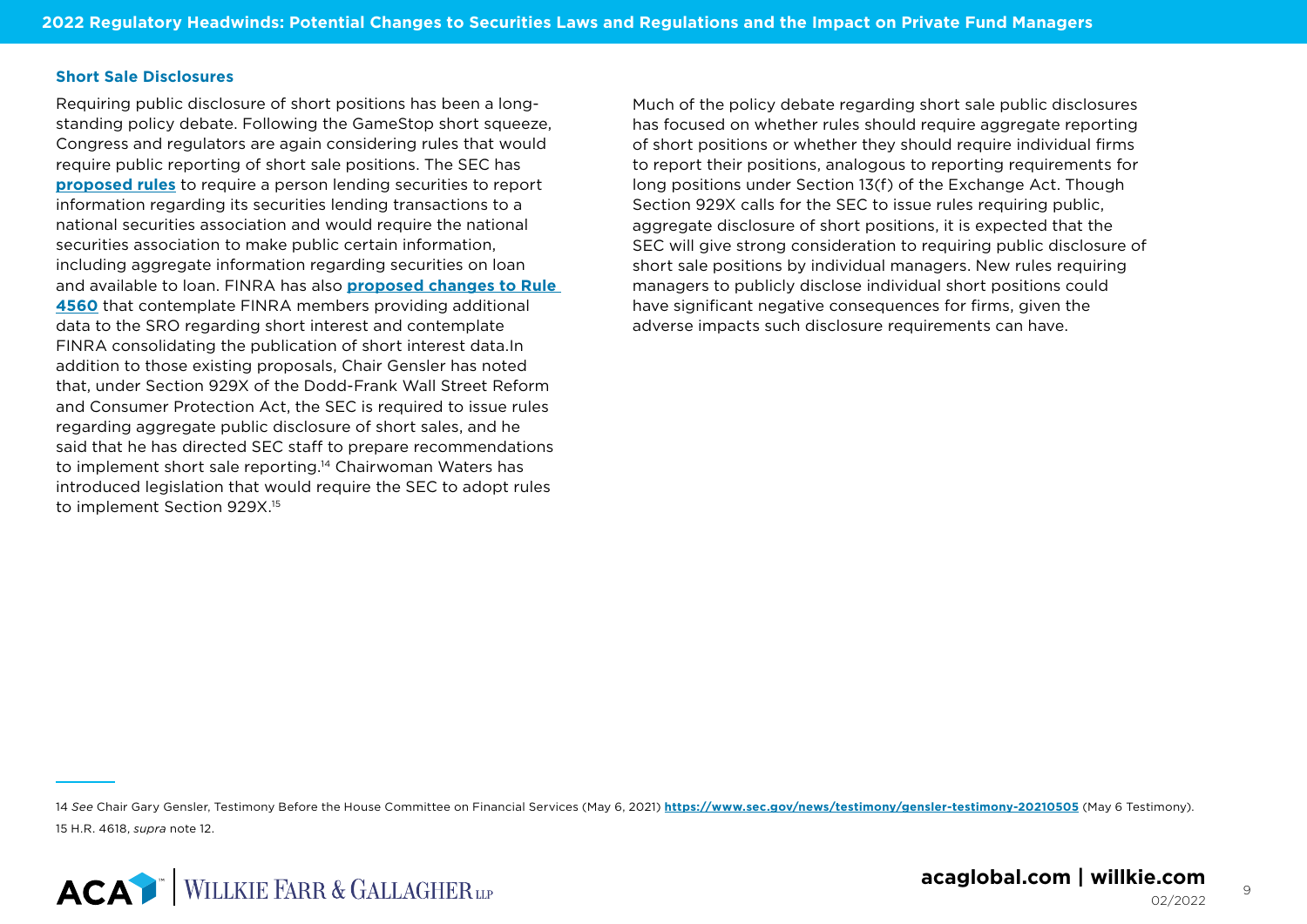### **Enhanced Regulation of Private Funds**

The SEC has proposed a series of rules that would increase regulation of private fund managers.<sup>16</sup> The proposed rules include, among other things:

1. quarterly reporting to investors regarding fees and expenses and performance information,

2. prohibitions on private fund advisers charging certain types of fees and expenses,

3. prohibitions on certain types of preferential terms related to liquidity and portfolio information provided to investors in side letters and through certain other arrangements,

4. disclosure to investors of other types of preferential treatment provided to certain investors, and

5. limitations on indemnification and exculpation provisions in contractual agreements.

#### **Fees**

The proposed rules reflect previous comments made by Chair Gensler. For example, citing the growth of the private equity market, Chair Gensler noted the multiple levels of fees that are charged to investors. He further noted that, against the estimated \$9 trillion in net assets under management, private equity management and performance fees could be in the range of \$250 billion-per year, a figure that is significant to the markets. The Commission and the staff of the Division of Examinations have set the stage for a comprehensive review of private fund advisory fees and of how those fees are disclosed, calculated, and assessed by private fund managers.

#### **Side Letters**

Chair Gensler has also expressed concern that certain side letters negotiated with limited partners (e.g., relating to preferred liquidity terms or reduced fees) could "create an uneven playing field."17 In addition to the proposed rulemaking in this regard, private fund managers should expect this to be an area of interest in SEC examinations.

#### **Performance Metrics**

The proposed rules also reflect prior comments by Chair Gensler regarding what he characterized as a lack of transparency regarding private fund performance metrics. The Chair expressed his view that, unlike mutual funds, which provide detailed public information regarding fees and performance, basic facts about private fund performance are less readily available to their investors, much less to the public. He voiced concern that investors might have difficulty analyzing the performance of private funds as compared to public equity markets.

<sup>17</sup> Chair Gary Gensler, Prepared Remarks at the Institutional Limited Partners Association Summit (ILPA Summit) (November 10, 2021), available at **[https://www.sec.gov/news/speech/gensler](https://www.sec.gov/news/speech/gensler-ilpa-20211110)[ilpa-20211110.](https://www.sec.gov/news/speech/gensler-ilpa-20211110)**



<sup>16</sup> The proposed rules are available at **<https://www.sec.gov/rules/proposed/2022/ia-5955.pdf>**.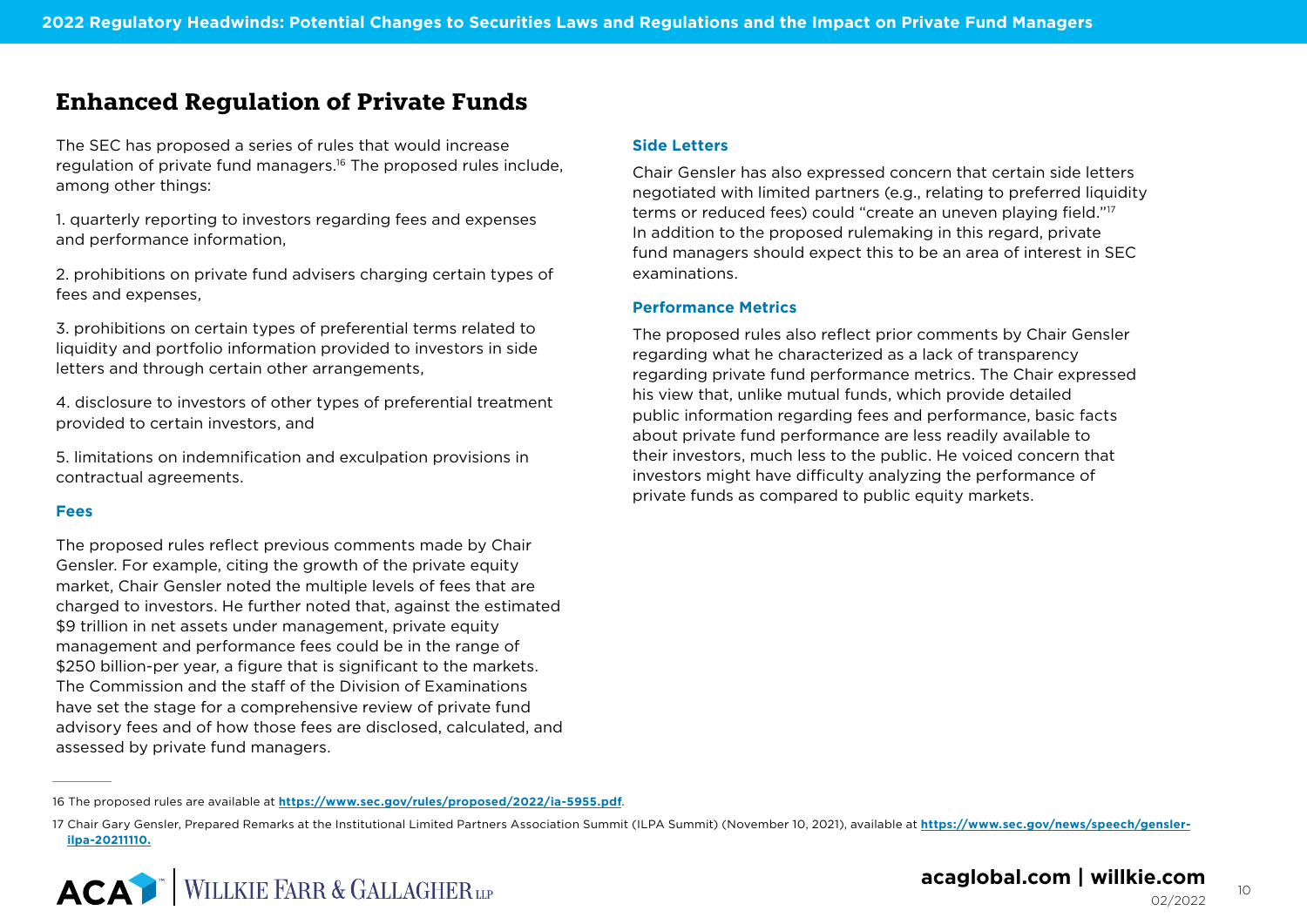#### **Conflicts of Interest**

Chair Gensler has repeatedly reminded private fund advisers that their actions need to be consistent with the adviser's fiduciary duties, and the proposed rules reflect the Chair's prior comments about seeking an opportunity to address conflicts of interest in a way that would "strengthen trust in the private funds market."18 While the new disclosure rules reflect an approach that is more consistent with the SEC's traditional approach to advisers mitigating conflicts of interest through informed client consent, the proposed prohibitions of particular practices break new ground and could create significant challenges for certain business relationships or business models.

#### **Private Offering Rules**

A key SEC policy objective under the prior administration, expanding access for retail investors in private offerings, was heavily criticized by Commissioners Crenshaw and Lee.19 In addition to criticizing rules adopted in 2020, the Commissioners have expressed their view that the SEC should reconsider its 2013 rule proposals to amend Regulation D under the Securities Act of 1933 (1933 Act), Form D, and Rule 156 under the 1933 Act.<sup>20</sup> The SEC has placed on its Fall 2021 Agenda a review of the rules related to private offerings, including enhancing the information available regarding offerings made pursuant to Regulation D under the 1933 Act.

In addition to potential rulemakings under the Investment Advisers Act of 1940 (Advisers Act), the SEC included in its Fall 2021 Agenda potential amendments to Regulation D and Form D. In 2013, the SEC proposed rules to amend Regulation D offerings,21 which were proposed (but not finalized) by the SEC while enacting rules to implement the Jumpstart our Business Startups Act. These 2013 proposed rules would have made a number of changes to Regulation D offerings, requiring:

- » increased information to be reported on Form D and an advance initial Form D to be filed;
- » an additional filing at the close of a Regulation D offering;
- » legends on written general solicitation materials;
- » written general solicitation materials to be submitted to the SEC; and
- » automatic disqualification of issuers for failure to properly file a Form D.

The 2013 proposed rules, if adopted, would affect both private funds conducting offerings under Rule 506(c) under the 1933 Act that include a general solicitation, and funds conducting traditional private offerings pursuant to Rule 506(b) under the 1933 Act. The enhanced disclosure obligations would place additional burdens on funds while an automatic, or other disqualification from relying on Regulation D for late filings of or errors on Form D, would create significant compliance and business risks for private funds who could lose access to private capital markets.

18 *Id*

- 19 See Joint Statement on the Failure to Modernize the Accredited Investor Definition (Aug. 26, 2020), available at [https://www.sec.gov/news/public-statement/lee-crenshaw-accredited](https://www.sec.gov/news/public-statement/lee-crenshaw-accredited- investor-2020-08-26)**[investor-2020-08-26.](https://www.sec.gov/news/public-statement/lee-crenshaw-accredited- investor-2020-08-26)**
- 20 See Commissioner Allison Herren Lee, Leveraging Regulatory Cooperation to Protect America's Investors, (May 21, 2021), available at [https://www.sec.gov/news/speech/lee-2021-section-19d](https://www.sec.gov/news/speech/lee-2021-section-19d- conference)**[conference](https://www.sec.gov/news/speech/lee-2021-section-19d- conference)***. See also Commissioner Caroline Crenshaw, Mind the (Data) Gaps, (May 14, 2021), available at* **<https://www.sec.gov/news/speech/mind-the-data-gaps>***.*
- 21 Proposed Rule, Amendments to Regulation D, Form D and Rule 156, Release No. 33-9416; Release No. 34-69960; Release No. IC-30595 (July 10, 2013), available at **[https://www.sec.gov/rules/](https://www.sec.gov/rules/proposed/2013/33-9416.pdf) [proposed/2013/33-9416.pdf](https://www.sec.gov/rules/proposed/2013/33-9416.pdf)**.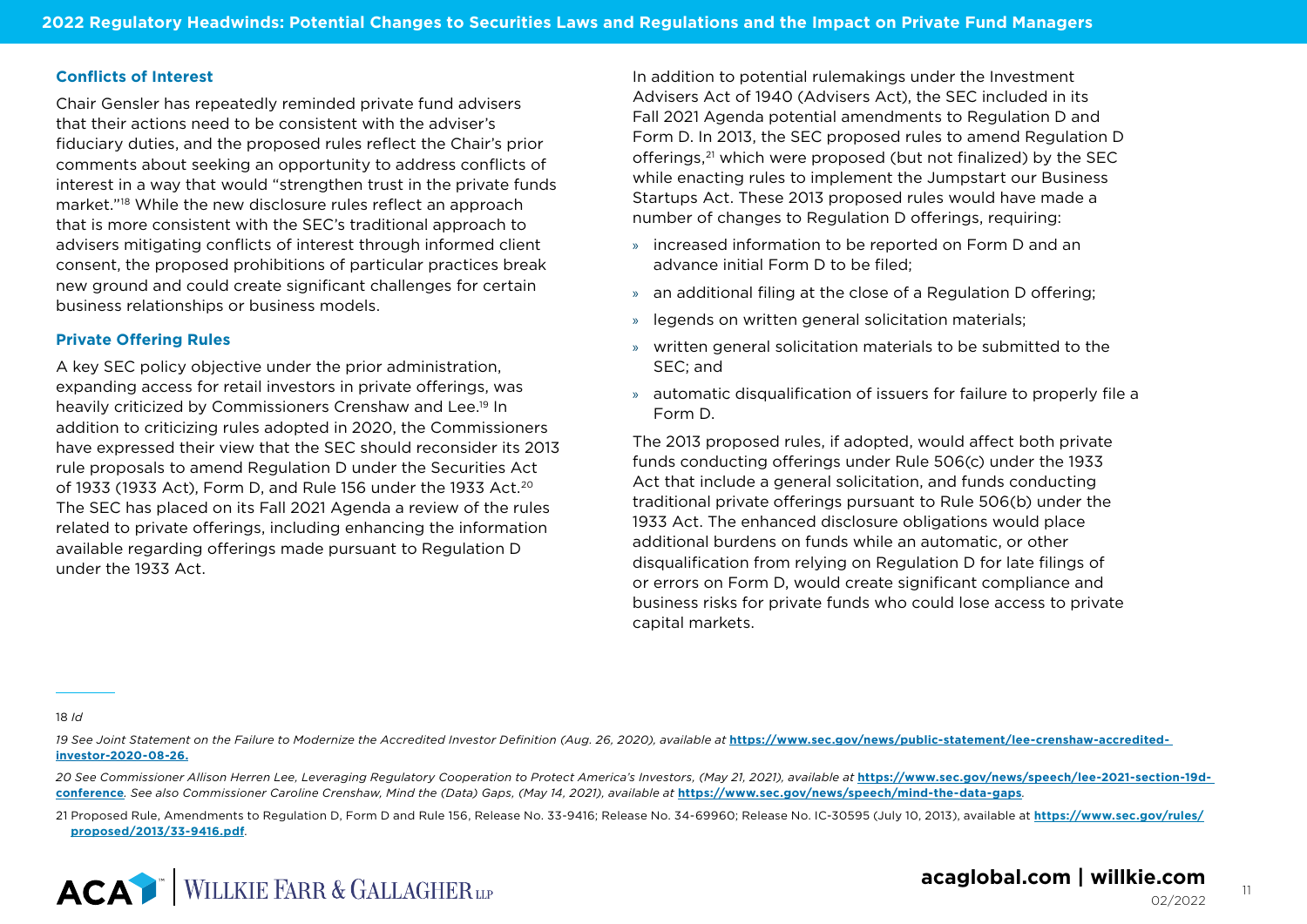## **Implementation of Investment Adviser Marketing Rule**

**[New Rule 206\(4\)-1](https://www.acaglobal.com/insights/sec-adopts-new-marketing-rule-investment-advisers?utm_medium=pdf&utm_source=pdf&utm_campaign=2022-01-25-willkie-aca-white-paper)** (the Marketing Rule) under the Advisers Act, which went into effect in May 2021 (with a November 2022 compliance date), rescinded the old advertising and cash solicitation rules<sup>22</sup> under the Advisers Act as well a number of SEC staff no-action letters and other staff guidance issued under the old rules.23 The Marketing Rule is described as taking a principles-based approach to compliance, replacing the prior advertising rule's "broadly drawn limitations." However, the Marketing Rule contains a number of specific requirements, in particular with respect to the presentation of performance information. Private fund managers will need to consider use of net-of-fee performance, pre-fund track records, and highlighting certain investment performance. The Marketing Rule also expands the definition of an advertisement in certain regards, resulting in some significant differences from the prior rules that will impact the compliance obligations of private fund managers. For example, the old cash solicitation rule did not apply to soliciting investors in private funds, while the Marketing Rule explicitly covers such activity as paid endorsements or testimonials. The Marketing Rule has also been expanded to cover non-cash payments for endorsements and testimonials.

As with the adoption of any new or significantly modified rule, there will be a number of interpretive issues that arise. While the SEC staff has expressed a willingness to provide guidance, to date it has only provided answers to two **[frequently asked](https://www.sec.gov/investment/marketing-faq)  [questions on its website](https://www.sec.gov/investment/marketing-faq)**. Notably, **[one of those FAQs](https://www.acaglobal.com/insights/new-marketing-rule-sec-staff-confirms-all-or-none-early-adoption-approach?utm_medium=pdf&utm_source=pdf&utm_campaign=2022-01-25-willkie-aca-white-paper)** makes clear the staff's view that investment advisers may not selectively choose to comply with some, but not all provisions of the new rule prior to the compliance date.

Creating further uncertainty about how the SEC is likely to interpret adviser compliance obligations under the new Marketing Rule, Commissioners Lee and Crenshaw have expressed displeasure with what they viewed as changes from the proposed rules that weakened their investor protections, including the change to remove a pre-review requirement and changes to the disclosures required to accompany hypothetical performance information in certain situations.24 Private fund managers can likely expect the Division of Examinations to focus on areas that the Democratic Commissioners have identified as being of concern once the compliance date has passed.

Managers will need to create or update their policies and procedures to address how they will comply with relevant portions of the Marketing Rule (including the corresponding amendments to Rule 204-2 under the Advisers Act (the books and records rule) and amendments to Form ADV).

02/2022

<sup>22</sup> In addition to rescinding the old rules, the Marketing Rule also combines the scope of activity that was covered by the two old rules into one, modified rule.

<sup>23</sup> The staff of the Division of Investment Management has published IM Information Update 2021-10, which contains a list of no-action letters and other staff guidance that will be modified or withdrawn, effective as of November 4, 2022, **<https://www.sec.gov/files/2021-10-information-update.pdf>**.

<sup>24</sup> Commissioners Allison Herren Lee, Caroline A. Crenshaw, Investment Adviser Marketing - Past Proposals are Not Necessarily Indicative of Future Adoptions, SEC (Dec. 22, 2020), available at **<https://www.sec.gov/news/public-statement/lee-crenshaw-marketing-2020-12-22>**.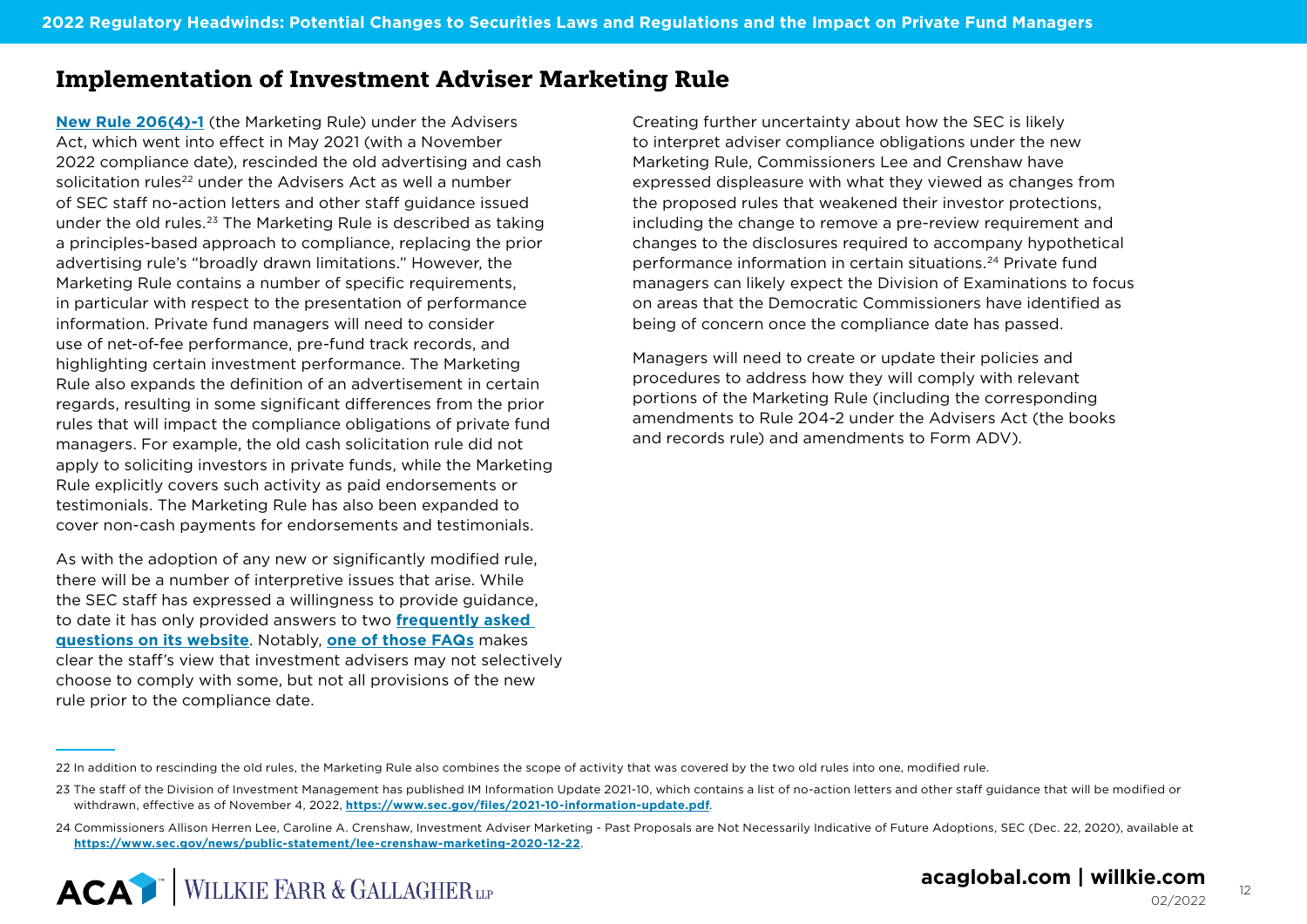## **Regulation of Digital Assets**

Digital assets present a broad set of regulatory issues, including fundamental questions about when digital assets are securities, commodities, or currencies. At the center of these questions are considerations about how digital assets will fit within the many regulatory frameworks governing financial transactions. Bill Hinman, former Director of the Division of Corporation Finance, notably commented that while Bitcoin and Ethereum are not securities in themselves, investment products that include these currencies are most often an investment contracts, making them securities for regulatory purposes.<sup>25</sup> Chair Gensler has discussed in a number of public statements the need for additional investor protections related to digital assets, notably referring to crypto finance as the "Wild West or the old world of 'buyer beware."26 The Chair also stated that regulatory jurisdiction could include the SEC, the Commodity Futures Trading Commission, or both agencies, as well as the need to coordinate with banking regulators and the Department of the Treasury.<sup>27</sup> Given the breadth of legal issues relevant to digital assets, the SEC has opened a five-year comment period to help clarify industry concerns around custody and storage of digital assets.28

Absent a clearly developed set of rules to address cryptocurrency issues, the SEC has relied on its enforcement authority to regulate the space, for example, asserting that digital assets constituted investment contracts. Notably in *SEC v. Telegram, Inc.*, 29 the SEC compelled Telegram to disgorge over a billion dollars in investor funds it had received in an initial coin offering (ICO) of "Grams."30 Because investment contracts are securities and Telegram had not registered the securities, the SEC alleged the offering of Grams violated the registration requirements of the federal securities laws. The SEC has brought similar enforcement actions in other cases.<sup>31</sup>

While these cases have highlighted the regulatory focus on digital assets potentially being securities, many industry participants have expressed concern that there remains significant uncertainty regarding the analysis of when a digital asset should be considered a security. The SEC also has indicated that its focus on digital assets may include issues involving crypto market intermediaries, crypto lending, and analyzing crypto and other digital assets under all of the federal securities laws. Uncertainty for issuers, digital asset exchanges, and investors may also have broader effects on the asset class and market participants transacting in digital assets, all of which should be considered by managers when deciding if and when it is appropriate to invest client funds in digital assets.

- 28 SEC Statement and Request for Comment: Custody of Digital Asset Securities by Special Purpose Broker-Dealers, Exchange Act Release No. 90,788 (CCH) (Dec. 23, 2020), available at **[https://](https://www.sec.gov/rules/policy/2020/34-90788.pdf) [www.sec.gov/rules/policy/2020/34-90788.pdf](https://www.sec.gov/rules/policy/2020/34-90788.pdf)**.
- 29 Telegram to Return \$1.2 Billion to Investors and Pay \$18.5 Million Penalty to Settle SEC Charges, SEC News Release (June 26, 2020), **https://www.sec.gov/news/press-release/2020-146**.

30 *Id.*

<sup>25</sup> William Hinman, Director, Division of Corporate Finance, Digital Asset Transactions: When Howey Met Gary (Plastic), SEC (June 14, 2018), **[https://www.sec.gov/news/speech/speech](https://www.sec.gov/news/speech/speech-hinman-061418)[hinman-061418](https://www.sec.gov/news/speech/speech-hinman-061418)**.

<sup>26</sup> Chair Gary Gensler, Testimony Before the House Committee on Banking, Housing and Urban Affairs (September 14, 2021) **[https://www.banking.senate.gov/imo/media/doc/Gensler%20](https://www.banking.senate.gov/imo/media/doc/Gensler%20Testimony%209-14-21.pdf) [Testimony%209-14-21.pdf](https://www.banking.senate.gov/imo/media/doc/Gensler%20Testimony%209-14-21.pdf)**.

<sup>27</sup> Gary Gensler, Chair, Testimony Before the United States House of Representatives Committee on Financial Services (Oct. 5, 2021), available at **[https://www.sec.gov/news/testimony/](https://www.sec.gov/news/testimony/gensler-2021-10-05) [gensler-2021-10-05](https://www.sec.gov/news/testimony/gensler-2021-10-05)**.

<sup>31</sup> SEC Charges New Hampshire Issuer of Digital Asset Securities with Registration Violations, SEC News Release (Mar. 29, 2021), available at. **[https://www.sec.gov/litigation/litreleases/2021/](https://www.sec.gov/litigation/litreleases/2021/lr25060.htm) [lr25060.htm](https://www.sec.gov/litigation/litreleases/2021/lr25060.htm)** (LBRY litigation release).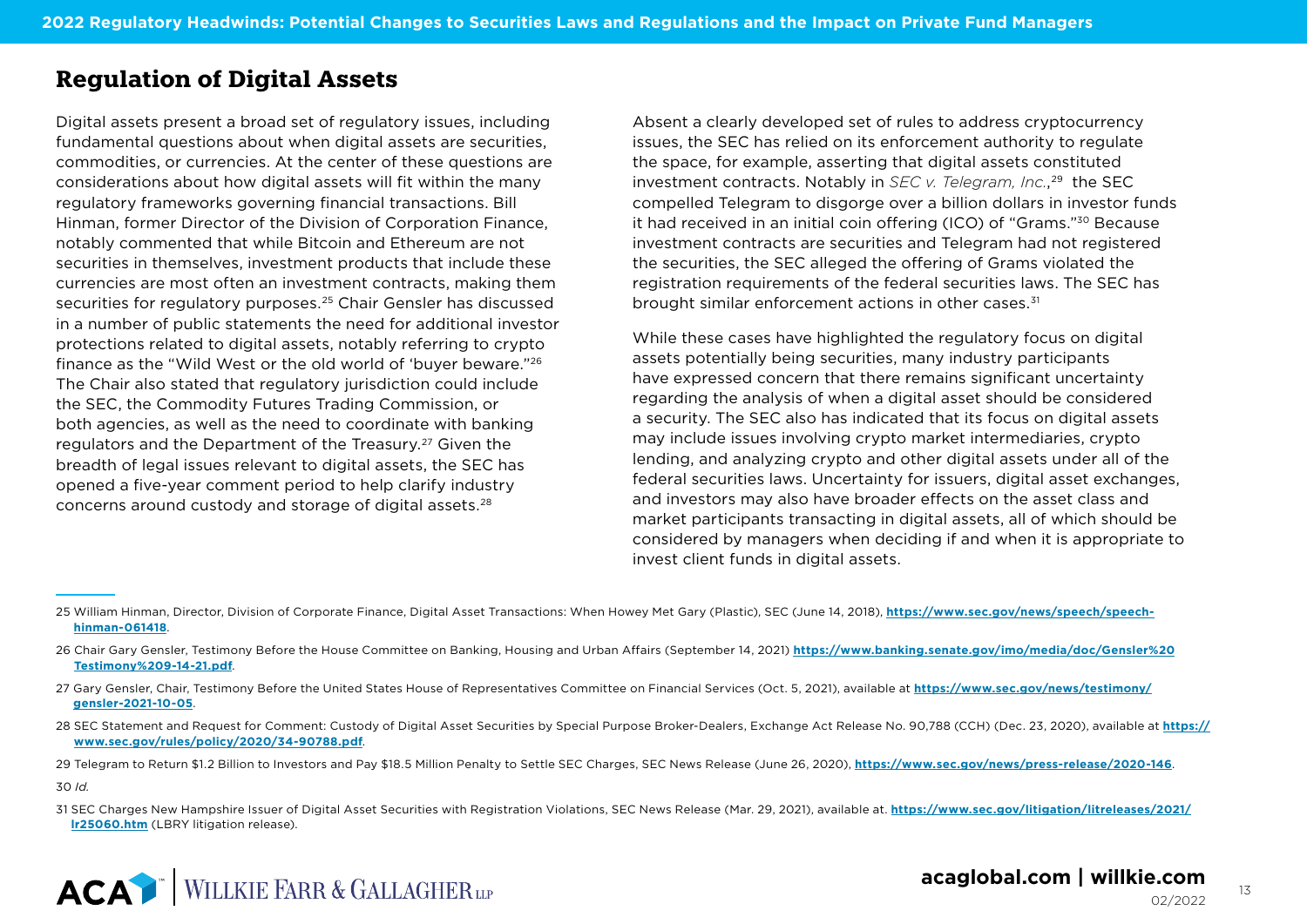## **Increased Regulation of SPACs**

With special-purpose acquisition (SPAC) offerings increasing to record levels, Chair Gensler has identified SPACs as an area of focus for the SEC.32 Chair Gensler has identified investor protections in SPAC offerings, in particular raising questions about whether investors receive sufficient information at the initial public offering (IPO) stage and at the merger or "de-SPAC" stage when the SPAC merges with the target operating company.33 Because the de-SPAC transaction is a merger transaction, rather than an IPO, SPACs are subject to disclosure rules regarding mergers and acquisitions (M&A) in connection with the de-SPAC transaction. Unlike IPO transactions, M&A transactions are not subject to a so-called "quiet period," allowing greater flexibility with respect to the company's public statements compared to IPO transactions. Notably, Chair Gensler has consistently referred to the merger acquisition as a "target IPO," which could suggest a potential shift in the SEC's view as to whether the de-SPAC transaction should be subject to more strict disclosure rules that are applicable to IPOs.<sup>34</sup>

Chair Gensler also has expressed concern about the lack of disclosure to investors in connection with de-SPAC transactions. "Currently, I believe the investing public may not be getting like protections between traditional IPOs and SPACs," the SEC chair said in remarks at the virtual Healthy Markets Association

Conference. "Due to the various moving parts and SPACs' twostep structure, I believe these vehicles may have additional conflicts inherent to their structure."35

The SEC also has concerns about the dilution that retail investors can face and whether additional rules or guidance are needed to address those concerns.<sup>36</sup> Chair Gensler said that the SEC will conduct an economic analysis of how SPAC transactions affect investors. The SEC's Investor Advisory Committee has also suggested recommendations to the SEC to enhance disclosures and for the SEC to undertake further analysis with respect to SPACs, expressing concerns about conflicts of interest, investor dilution, and what the Committee described as a trend in institutional investors seeking redemptions at the time of the de-SPAC transaction.37

SEC rulemaking or guidance regarding SPACs could have significant implications for managers that sponsor SPACs and for private funds that invest in SPACs. While it is not clear what any final rules or guidance from the SEC will look like, new rules could affect sponsor costs, obligations or liabilities, rights of investors in the initial IPO, or rights of investors in connection with the de-SPAC transaction, and have other implications for sponsors and investors. The SEC's Fall 2021 Agenda includes proposed rulemakings related to SPACs.

33 *Id.*

34 *Id.*

<sup>32</sup> Chair Gary Gensler, Testimony Before the Subcommittee on Financial Services and General Government, U.S. House Appropriations Committee (May 26, 2021), available at **<https://www.sec.gov/news/testimony/gensler-2021-05-26>**. Chair Gensler also has noted that the SEC has been looking at other issues in connection with SPAC offerings, including the accounting treatment of warrants.

<sup>35</sup> Chair Gensler remarks at the Healthy Markets Association Conference (December 9, 2021), available at **[https://www.sec.gov/news/speech/gensler-healthy-markets-association](https://www.sec.gov/news/speech/gensler-healthy-markets-association-conference-120921)[conference-120921](https://www.sec.gov/news/speech/gensler-healthy-markets-association-conference-120921)**.

<sup>36</sup> *Id*.

<sup>37</sup> Draft Recommendations of the Investor as Purchaser and Investor as Owner Subcommittees of the SEC Investor Advisory Committee regarding Special Purpose Acquisition Companies (Aug. 26, 2021), presented at Sept. 9, 2021 Meeting of the Investor Advisory Committee, available at **[https://www.sec.gov/spotlight/investor-advisory-committee-2012/draft-recommendation-of](https://www.sec.gov/spotlight/investor-advisory-committee-2012/draft-recommendation-of-the-iap-and-iao-subcommittees-on-spacs-082621.pdf)[the-iap-and-iao-subcommittees-on-spacs-082621.pdf](https://www.sec.gov/spotlight/investor-advisory-committee-2012/draft-recommendation-of-the-iap-and-iao-subcommittees-on-spacs-082621.pdf)**.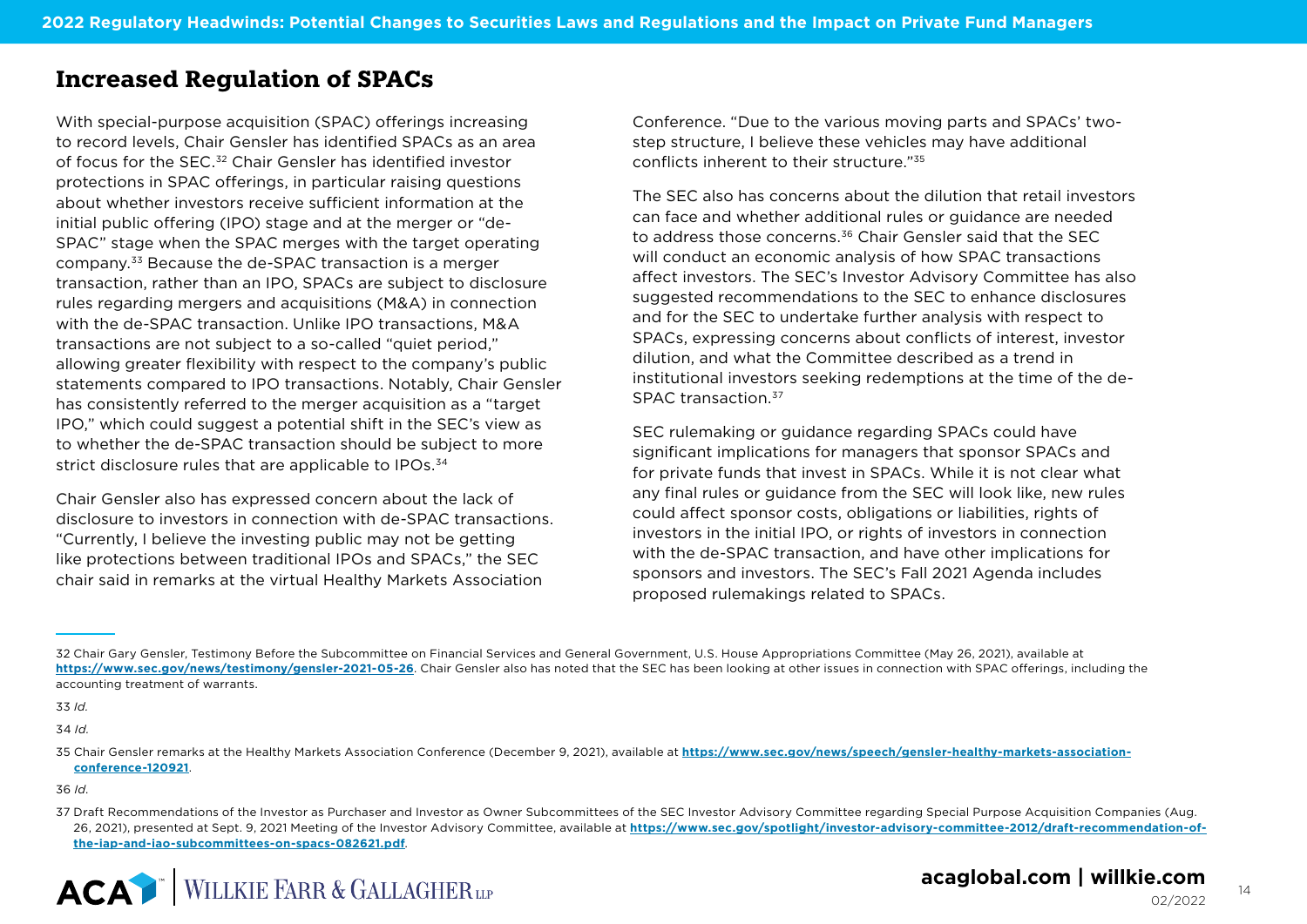## **Conclusion**

2022 is set to be a year of active rulemaking at the SEC, with the above issues and other rules that could have significant implications for private fund managers. 2022 is also likely to be a year of increased SEC examinations and enforcement actions that will require private fund preparation. Given the potential impact of the SEC's rulemaking agenda, fund managers should closely monitor the expected regulatory developments.

In addition, in light of Chair Gensler's focus on increased examinations, managers should review their policies and procedures and ensure they are consistent with the practices of the firm, and that appropriate updates have been made as regulations and internal controls have changed. As policies and procedures are updated, advisers should ensure they are consistent with what is being disclosed in fund documents and marketing materials.



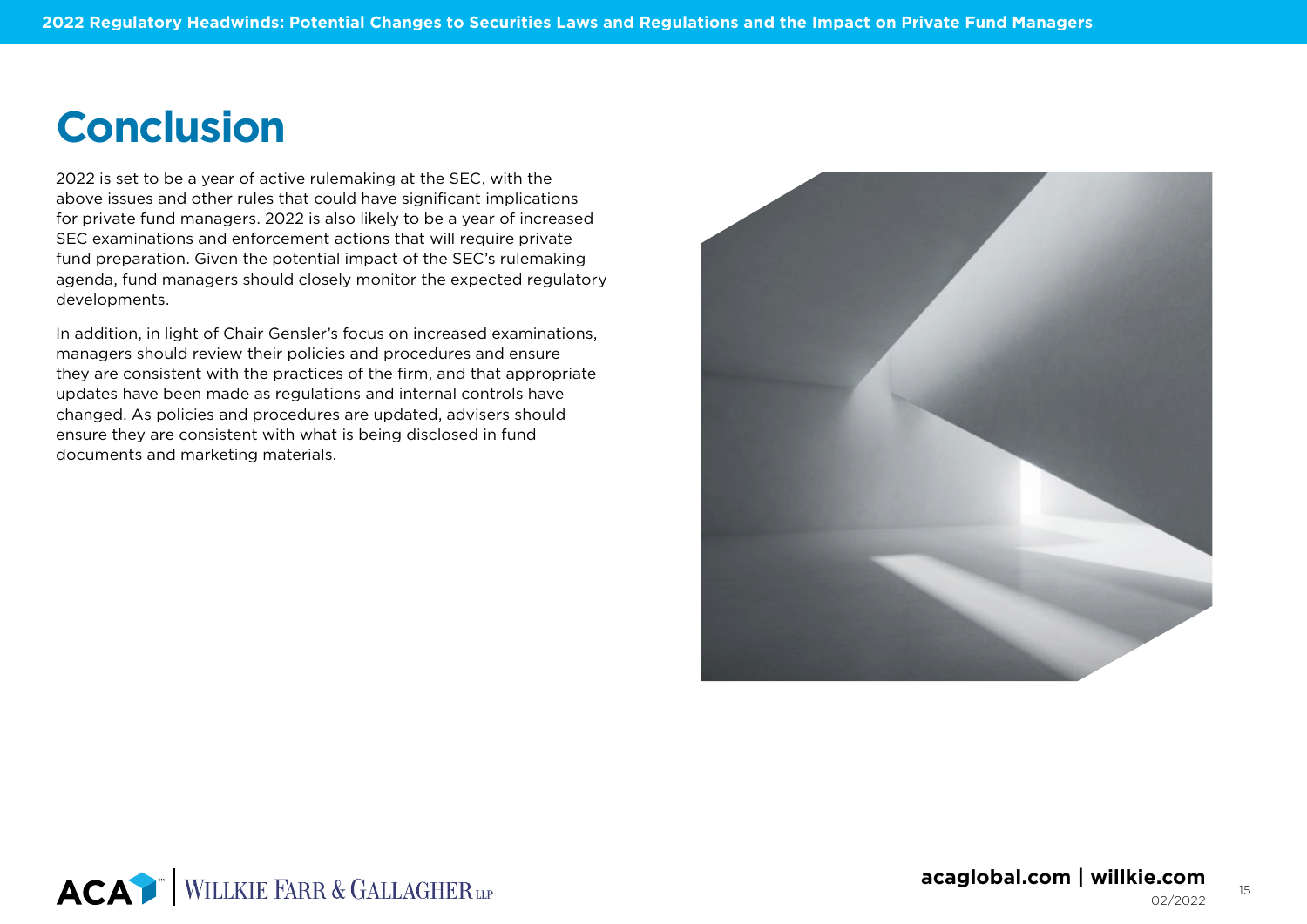## **About the Authors**



#### **Benjamin B. Allensworth**

Benjamin Allensworth is counsel in Willkie Farr & Gallagher LLP's Asset Management Group. Ben has more than 19 years of asset management experience that includes private fund and investment adviser formation, formation and regulatory counseling to business development companies, regulatory advice on investment company status and other specialized provisions of the Investment Company Act of 1940, regulatory counseling to investment advisers with respect to securities law matters, and regulatory advice in connection with asset manager M&A transactions.

Prior to rejoining Willkie Farr & Gallagher LLP as counsel, Ben was Managing Director and Counsel at the Managed Funds Association, the global trade association for the alternative investment fund industry. At MFA, he worked with alternative investment managers to provide regulatory advocacy in front of U.S. and EU legislative and regulatory bodies and counseling managers in connection with legislative and regulatory developments. Ben's advocacy work and counseling to managers included issues under the Advisers Act, the Dodd-Frank Wall Street Reform and Consumer Protection Act, the Jumpstart our Business Startups Act, the Tax Cuts and Jobs Act, and the Alternative Investment Fund Managers Directive. He also provided advocacy and counseling to managers in connection with Department of Labor rulemakings under **FRISA** 



#### **Christi James**

Christi James is a Principal Consultant with ACA Group. Christi brings more than 15 years of experience as a regulatory compliance officer and corporate leader. As a Principal Consultant with ACA's Investment Adviser Division, Christi works with investment advisers to develop, maintain, and review their compliance policies and procedures. She has extensive knowledge of the Investment Advisers Act of 1940 and FINRA regulations for registered investment companies.

Prior to ACA, Christi served as lead compliance manager in global communications compliance, at T. Rowe Price. There, she acted as a subject matter expert for marketing and regulatory requirements for ETFs, as well as lead compliance manager for new product launches, including separately managed accounts, model portfolios, and collective investment trusts. Previously, Christi has served as a compliance and legal manager with the CR Group, and as a compliance manager with JP Morgan Chase and Invesco.

View Benjamin Allenworth's full bio **[here](https://www.willkie.com/professionals/a/allensworth-benjamin)**.